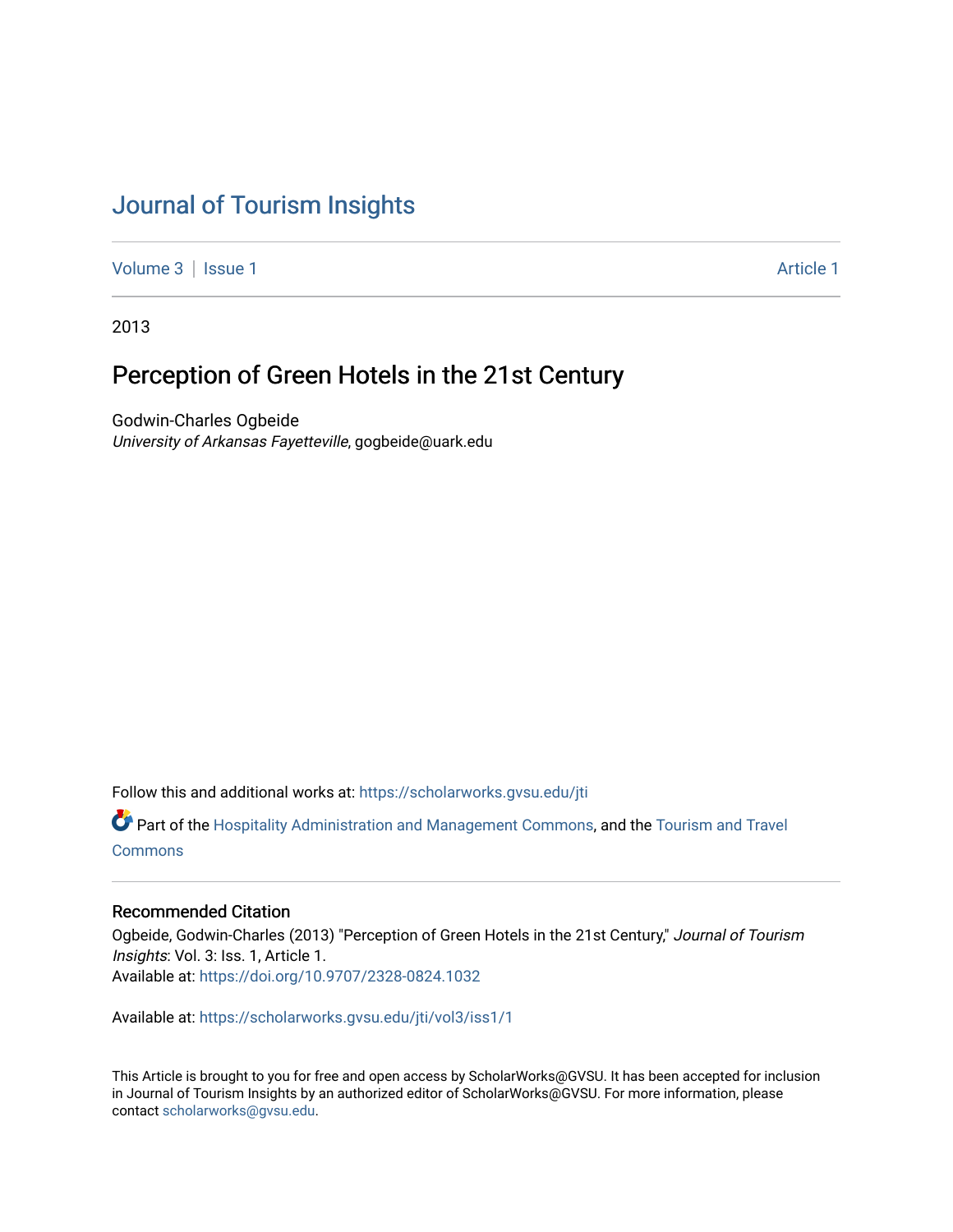#### **Introduction**

Over the years, the focus on environmentally responsible behavior has grown dramatically from hardly being talked about to being a major concern for the travel and tourism industry (Gustin and Weaver, 1996). According to Vora (2007), 43 million U.S. travelers have indicated their worries for the environment. Practices such as saving water, saving energy, and reducing solid waste were three of the most common things green hotels were doing to help the environment. But, even more important than water usage and reducing paper waste were changes like eco-cuisine, energy efficient lighting, installing hinge activated lighting, and using electronics such as email and electronic check-in versus using paper (Wolff, 2008). These efforts had been continuously growing over the past few decades. Since 'green hotel' is a relatively new concept, it is interesting to explore the perception and attitude of consumers toward green hotel/resort concepts in the twenty-first century.

#### **Literature Review**

#### *Green Hotel Practices*

Consumers no longer accept just linen and towel reuse programs as being enough green practices in the green hotel concept. It was found that consumers expected more from green hotels and required their practices to be even more socio-environmentally responsible. They wanted such things as energy efficiency, a proper waste division, procurement, and water conservation (Heisterkamp, 2009; Wolff, 2008). When Jan Gerston researched hotel water usage around College Station, Texas, she found that as much as 30 gallons of water per hotel room per day could be saved by foregoing fresh towels and bed linens (Gerston, 2002). According to Gerston (2002), replacing all toilets in public areas with ultra-low flush toilets would show a payback in 2.1 years and save 180,000 gallons of water per year. At another hotel, it was found that the installation of a \$200 solenoid valve on a 400-pound ice machine would render an annual water savings of 1.9 million gallons per year (Gerston, 2002). All of these changes combined would save billions of gallons of water each day if implemented in all hotels and motels in the hospitality industry.

While the green building was a fairly new concept to the hospitality industry, it had become a goal for many hoteliers and others in charge of building hotels. As local governments led the way toward Leadership in Energy Environmental Design (LEED) certification, many hotel properties and corporate offices strove for their own LEED certification for both personal and economic reasons (Heisterkamp, 2009). Many of the bigger cities had a growing mass of hotels competing for the LEED certifications so they would be considered a green hotel and had informed customers that these hotels weren't just saying it anymore, they meant business (Heisterkamp, 2009).

Another phenomenon about the green hotel concepts in Scotland is the belief that environmental action was not only the responsible thing to do, but it was also "the right thing to do" from both an individual and a business perspective (Tzschentke, et al., 2004). It seemed to some investors that becoming a "green" hotel was more of a cultural change that needed to be embedded in the culture of the hotel (Wolff, 2008). According to Tzschentke, et al. (2004), one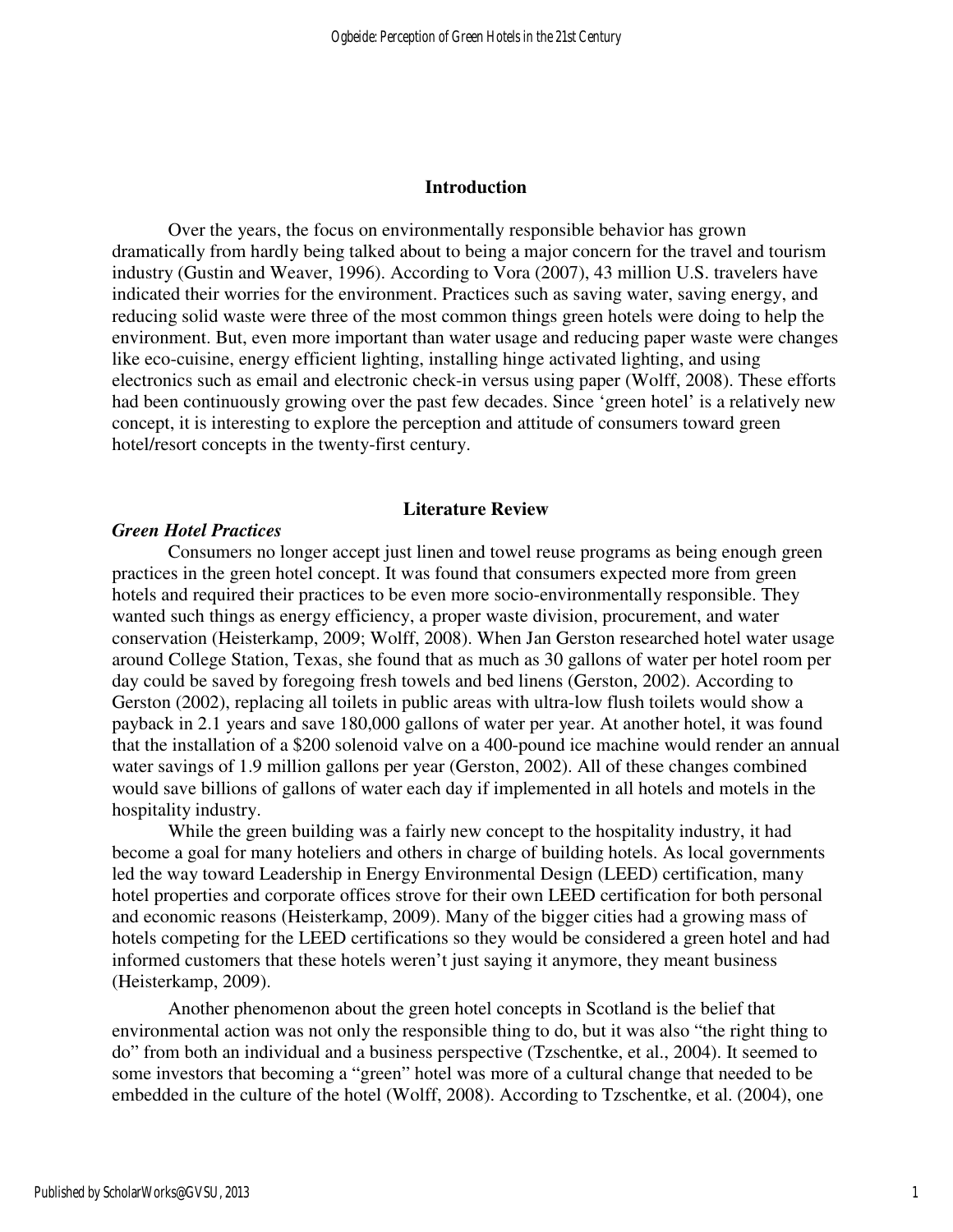of the reasons behind the adoption of sustainable measures appeared to be ethics. By hotels using energy efficient light bulbs; low flow shower heads, faucets, and toilets; and asking customers to reuse linens and/or towels, they were saving energy, water, and money while slowing the destruction of the earth's resources and perhaps extending the time in which to find better alternatives.

## *Consumer Cost or Reward for Using Green Hotels*

According to Jauhari and Manaktola (2007), consumers' attitudes and behaviors toward who should pay for these "green" changes in the hotel industry vary from one consumer to another. A study found that, "11 percent were willing to pay 25 percent of the costs, 40 percent felt hotels should pay 50 to 100 percent of the costs, and 40 percent felt that they could pay 4 to 6 percent more while staying at green hotels" (Jauhari and Manaktola, 2007). Research in the U.S. indicated that customers were not willing to pay extra to fund green policies (Kirk, 1995). According to Yesawich (2008), 8 out of 10 Americans claimed to be green by turning off lights and composting. Yesawich (2008) also stated that 4 out of 10 leisure travelers would pick an environmentally friendly hotel over one that was not. However, it seemed that only half were willing to pay more to the environmentally friendly hotel as compared to its non-green competitors. This reluctance to pay more led Yesawich to believe that the consumers only followed through with green practices because they felt it was more of an obligation besides being important for the environment (Yesawich, 2008).

There has also been some discussion as to whether or not consumers should be rewarded for using a green hotel over a normal hotel by providing benefits such as hotel reward points and discounts. A study in Scotland found that "71 percent of the respondents felt that they should be awarded more frequent guest reward points. These consumers expected rewards for patronizing "green" hotels (Tzschentke, Kirk and Lynch, 2004). With regard to this study, it was clear that the consumers in Scotland wanted something in return for their good deed of using a "green" hotel. However, it would be interesting to see if the feeling was the same with consumers in the United States. Thus, this study intends to explore consumers' perception on rewards for using green hotels.

Based on the above literature review, the perceptions of consumers in regard to green concepts varied from one part of the world to another. Hence, the main purpose of this study was to conduct a pilot study to investigate consumers' perceptions of "green" hotels in the United States. The objectives of this study included the following:

- 1. Explore consumers' perceptions of the actions taken by hotels to be considered green hotels.
- 2. Examine what consumers were willing to endure to patronize green hotels.

### **Methodology**

## *Population and Sample*

 The target population for this study was consumers in the Midwestern part of the United States due to time and financial constraint. Similarly, the sample selection for this study was a convenient sample due to time and financial constraint. Hence, the questionnaire was directly administered and collected.

### *Instrument*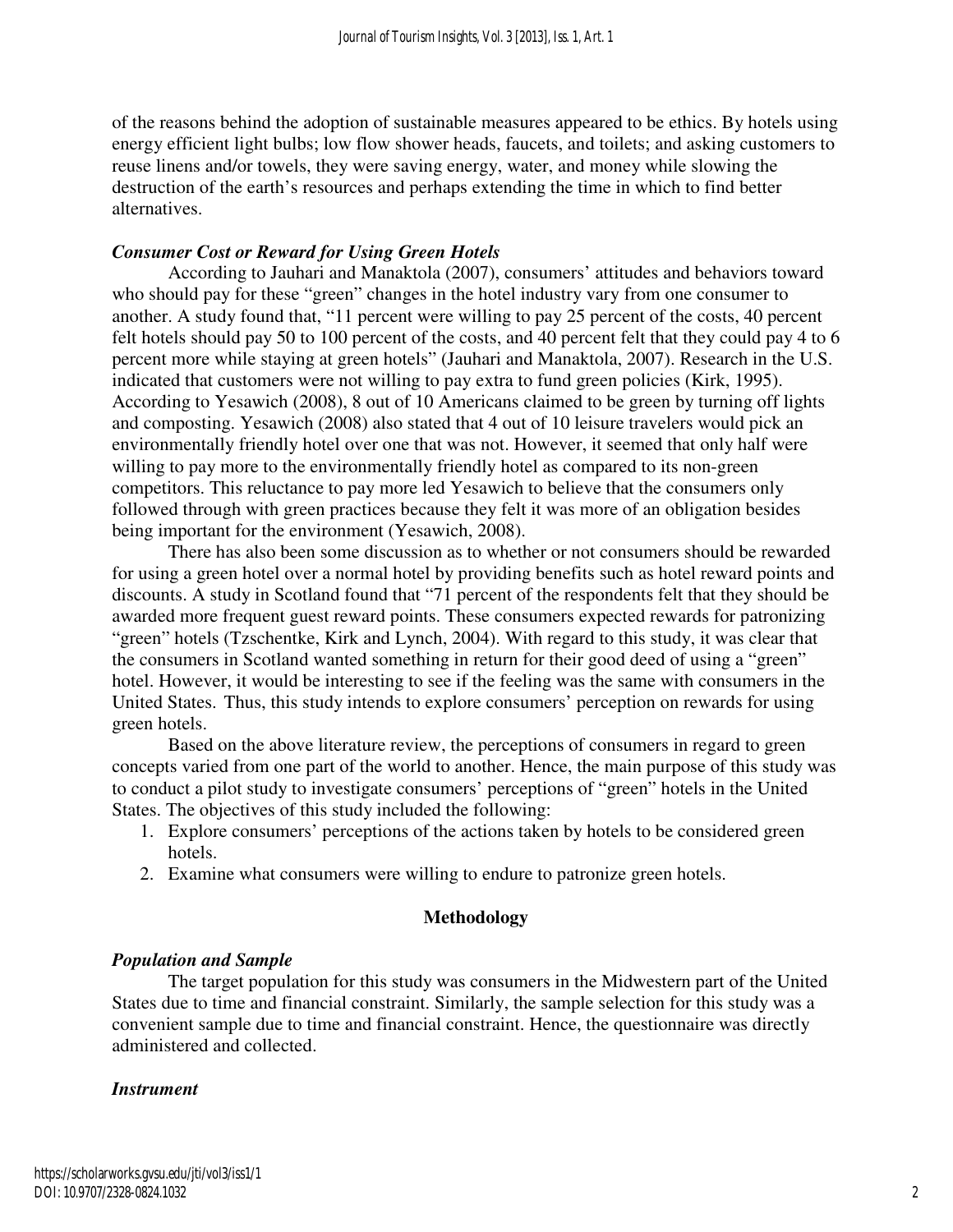The instrument used in this study was adapted from review of literature. The questions were developed by the researcher and tested for reliability. A pilot study was used to establish the reliability of the instrument. The pilot study was conducted on hospitality students who are either junior, senior or graduate students. The common measure of reliability was the Cronbach's alpha and the usual criterion was a Cronbach's alpha coefficient of .70 (Harris and Ogbonna, 2001). A Cronbach's alpha of .93 was found for the study, indicating that the instrument was reliable with a high degree of internal consistency (Harris and Ogbonna; Hsu, et al., 2003). The instrument was made up of five parts: Part I was used to measure the importance of water conservation concepts at green hotels to consumers (this measurement was reliable with a Cronbach's alpha of 0.83); Part II was used to measure the importance of energy conservation concepts at green hotels to consumers (this measurement was reliable with a Cronbach's alpha of 0.81); Part III was used to measure the importance of waste reduction (this measurement was reliable with a Cronbach's alpha of 0.84); Part IV was used to measure consumers' attitudes and behaviors toward practicing the green hotel concepts (this measurement was reliable with a Cronbach's alpha of 0.84); and, Part V was used to collect consumers' demographic data.

Respondents were presented with 17 statements on the importance of water conservation, energy conservation and waste reduction and were asked to indicate the level of importance of each of the statements to them as consumers on a 1-5 scale, with  $1 = Not$  Important,  $2 =$  Rarely Important,  $3 =$ Somewhat Important,  $4 =$  Important and  $5 =$  Very Important. Consumers' attitudes and behavior towards practicing the green hotel concepts was measured with 12 statements. Respondents were asked to indicate their agreement or disagreement with each of the statements on a  $1-5$  scale, with  $1 =$  Strongly Disagree,  $2 = Disagree$ ,  $3 = Somewhat$  Agree,  $4 = Agree$  and  $5 = Strongly$  Agree. The last part of the questionnaire is demographic questions such as age, gender, location, number of room nights at hotels per year, who should pay for the cost of going green and how much are they willing to pay per room for green hotel room as compared to non-green hotel room.

#### *Data Collection and Analysis*

Data was collected from a convenience sample participants in Texas and Arkansas States during spring break with the help of research assistants/mentees. Data was analyzed using the Statistical Package for Social Sciences (SPSS) version 17.0 for Windows, a product of SPSS, Inc. Descriptive statistics (e.g., mean) were used to analyze (1) the importance of the green hotel concepts to consumers, (2) explore what consumers were willing to endure to patronize green hotels, and (3) explore green practices (conservation methods) that consumers were more prone to endure.

#### **Result and Discussion**

 Of the 241 respondents that participated in this study, 36.10% were male and 63.90% were female. The age of the respondents ranged from less than 20 years to above 40 years of age, 30.71% were less than 20 years, 26.56% were between 21 and 25 years, 9.13% were 26 to 30 years, 11.62% were 31 to 40 years, and 21.4% were above 40 years old (see Table 1).

The first objective of this study was to explore consumers' perceptions of the importance of the actions taken by hotels to be considered green hotels. Table 2 shows that the perception of consumers when it came to the general importance of green hotel practices was that about 88% of those surveyed felt it was "somewhat to very important." However, about 12% felt that it was "rarely important" to "not important at all."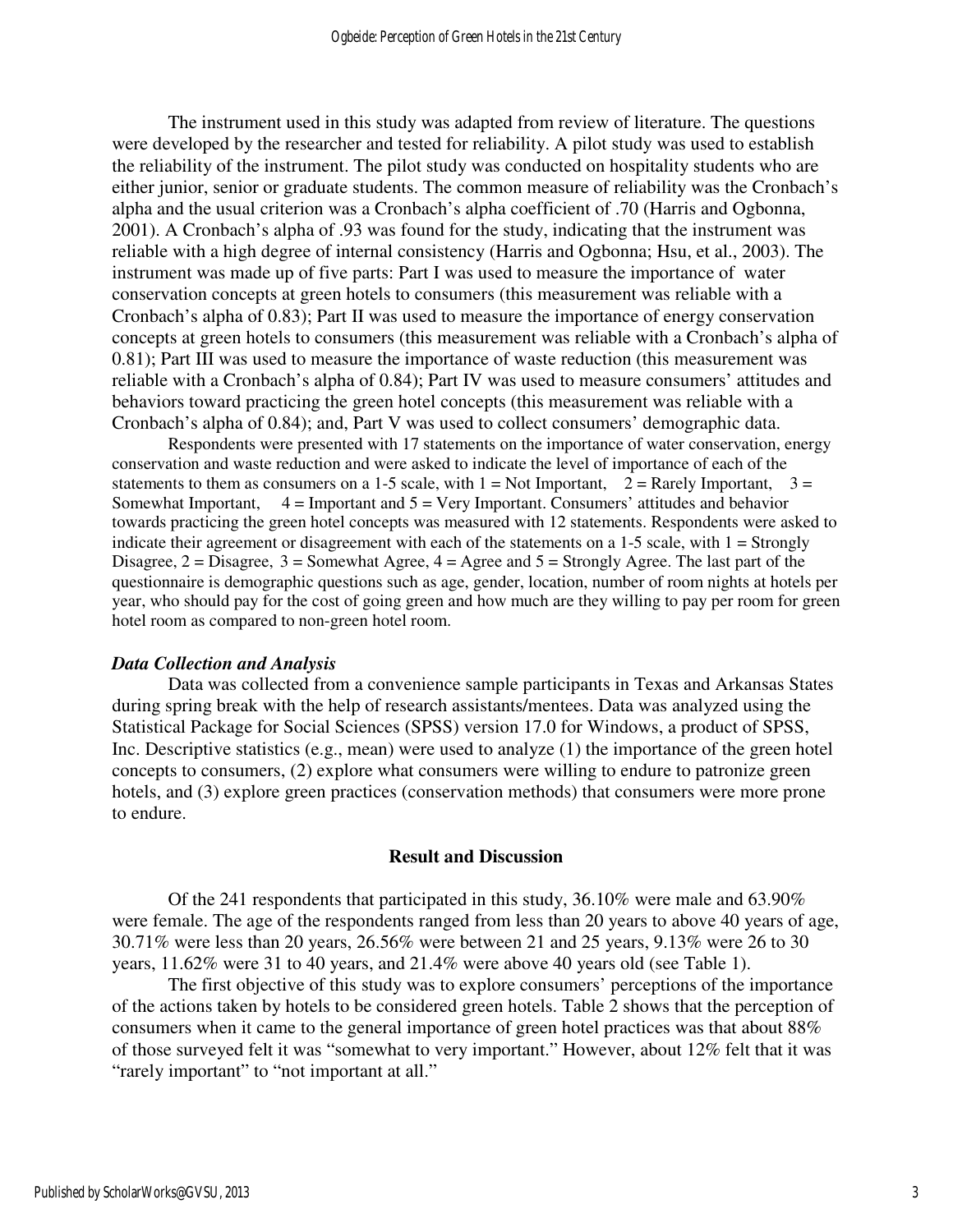According to this study, 69.71% of the consumers felt that water conservation was "somewhat to very important", 30.29% of the consumers felt that water conservation was "rarely important," to "not important".

| Characteristics |                | Frequency | Percentage      |
|-----------------|----------------|-----------|-----------------|
|                 |                | $(N=241)$ | $\mathscr{D}_o$ |
| Sex             |                |           |                 |
|                 | Male           | 87        | 36.10           |
|                 | Female         | 154       | 63.90           |
| Age             |                |           |                 |
|                 | Under 20 years | 74        | 30.71           |
|                 | $21-25$ years  | 64        | 26.56           |
|                 | 26-30 years    | 22        | 9.13            |
|                 | $31-40$ years  | 28        | 11.62           |
|                 | Above 40 years | 52        | 21.58           |

## **Table 1. Demographic profile**

In regard to energy conservation, 89.63% of the consumers in this study felt that it was "somewhat to very important" to conserve energy. Only 10.37% of the consumers felt that it was "rarely important" to "not important" to them. Waste reduction was the third conservation method that was discussed in this survey. Whereas, 85.06% of those surveyed felt that waste reduction was "somewhat to very important" to them, 14.94% of the respondents felt that it was "rarely important" to "not important" to them when it came to green hotels.

|                                                 | <b>Frequency</b> | Percentage |
|-------------------------------------------------|------------------|------------|
| A. The importance of water conservation         |                  |            |
| Rarely important to not important               | 73               | 30.29%     |
| Somewhat important to very important            | 168              | 69.71%     |
| Total                                           | 241              | $100\%$    |
| <b>B.</b> The importance of energy conservation |                  |            |
| Rarely important to not important               | 25               | 10.37%     |
| Somewhat important to very important            | 216              | 89.63%     |
| Total                                           | 241              | $100\%$    |
| C. The importance of waste reduction            |                  |            |
| Rarely important to not important               | 36               | 14.94%     |
| Somewhat important to very important            | 205              | 85.06%     |
| Total                                           | 241              | 100%       |
| The general importance of green hotel           |                  |            |

### **Table 2. Consumers' perceptions of a green hotel**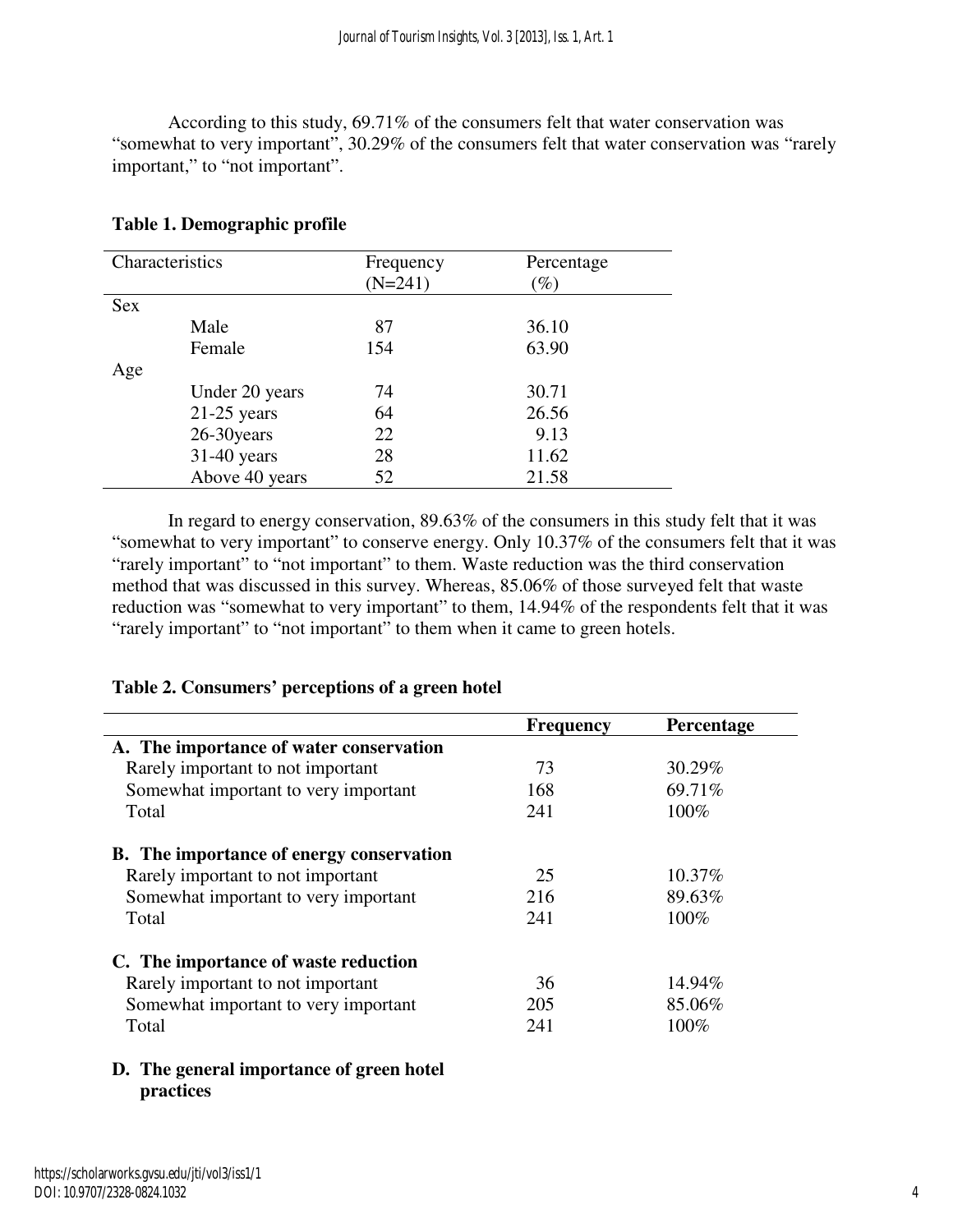| Rarely important to not important    | 29  | 12.03%  |
|--------------------------------------|-----|---------|
| Somewhat important to very important | 212 | 87.97%  |
| Total                                | 241 | $100\%$ |
|                                      |     |         |

Obviously the result of the first objective indicates consumers' interest in green hotel practices. This finding strongly supports a previous study by Tierney, Hunt, and Latkova, (2011). Thus, hoteliers need to understand this trend in the travel and tourism industry and find ways to adopt and capitalize on green hotel practices as an organizational culture. An innovative hotelier should recognize this trend and adopt hotel green practices as a strategic move towards a competitive advantage.

The second objective of this study was to explore what consumers were willing to endure to patronize green hotels. Table 3 showed that about 78% of the consumers in this study "somewhat agree", "agree" or "strongly agree" as a multiple night guest in a hotel to reuse their towel; 86.31% "somewhat agree", "agree" or "strongly agree" as a multiple night guest in a hotel to reuse their linen; 85.94% "somewhat agree", "agree" or "strongly agree" to prefer a low flow toilet (less water per flush) to high flow toilet in guest rooms; 58.09% of the consumers in the study "somewhat agree", "agree" or "strongly agree" to prefer low flow faucets to high flow faucets in guest rooms; and, 65.98% of the consumers in the study "disagree" or "strongly disagree" to prefer low flow showerheads to high flow showerheads in guest rooms. The result of this study indicates that consumers are willing to conserve water. However, they are not willing to let go with high flow showerheads in guest rooms. The reason for this particular observation is not clear. Given this outcome it will be very interesting to see if there is any significant difference between the impacts of low flow showerheads to high flow showerheads in guest rooms. One important and interesting finding was how many consumers would choose a "green" hotel over one that lacked green practices; 53.75% of the consumers surveyed said they would choose a "green" hotel over an alternative.

In regard to the cost of going green, about 46% of the consumers in this study believed that hotel owners should pay the initial cost of going green, and about 75% of the consumers were willing to pay less or the same amount per room in green hotels as compared to non-green hotels. The study also indicated that over 50% of the consumers in this study preferred guest reward points or some form of discount in order to support green hotels' water conservation practices. Contrary to results of past research (Susskind and Verma 2011), the majority of respondents in this study believed that a green hotel room should be priced the same or less than one that is not green. In fact, 50% of the respondents in this study preferred guest reward points or some form of discount in order to support green hotels. Hence, hoteliers need to be aware that guests have a perception that a green hotel might be more expensive than a non-green hotel. If that is the case, that perception could be impeding potential guests from patronizing green hotels.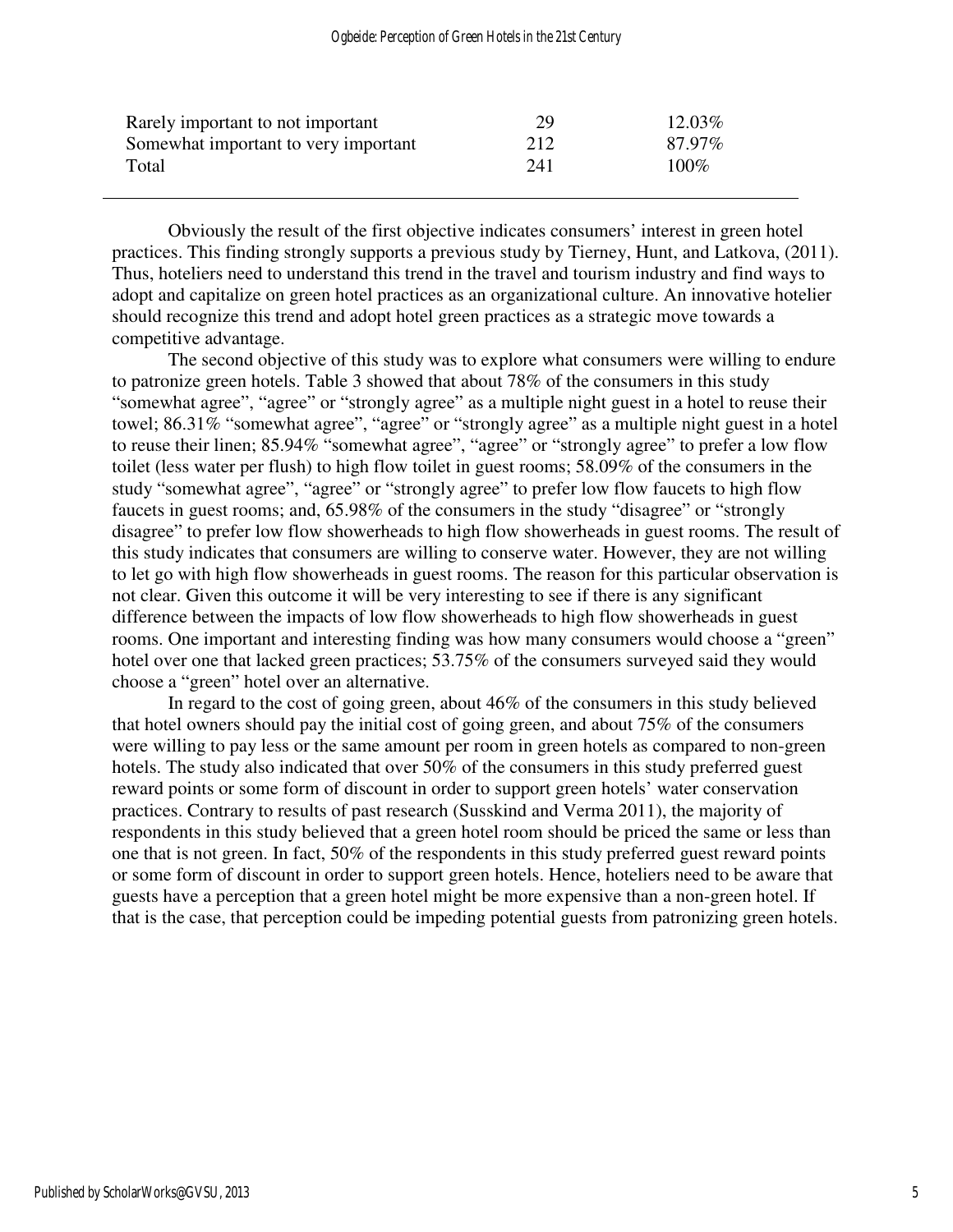| Socio-environmental responsibilities              | <b>Frequency</b> | Percentage |
|---------------------------------------------------|------------------|------------|
| A. As a multiple night guest in a hotel, I am     |                  |            |
| willing to reuse my towel.                        |                  |            |
| Disagree/Strongly disagree                        | 52               | 21.58%     |
| Somewhat agree/Agree/Strongly agree               | 189              | 78.42%     |
| Total                                             | 241              | 100%       |
| B. As a multiple night guest in a hotel, I am     |                  |            |
| willing to reuse my linen.                        |                  |            |
| Disagree/Strongly disagree                        | 33               | 13.69%     |
| Somewhat agree/Agree/Strongly agree               | 209              | 86.31%     |
| Total                                             | 241              | 100%       |
| C. I would prefer low flow showerheads in guest   |                  |            |
| rooms to high flow showerheads.                   |                  |            |
| Disagree/Strongly disagree                        | 159              | 65.98%     |
| Somewhat agree/Agree/Strongly agree               | 82               | 34.02%     |
| Total                                             | 241              | 100%       |
| D. I would prefer low flow faucets in guest rooms |                  |            |
| to high flow faucets.                             |                  |            |
| Disagree/Strongly disagree                        | 101              | 41.91%     |
| Somewhat agree/Agree/Strongly agree               | 140              | 58.09%     |
| Total                                             | 241              | 100%       |
| E. I would prefer low flow toilet (less water per |                  |            |
| flush) in guest rooms to high flow toilet.        |                  |            |
| Disagree/Strongly disagree                        | 58               | 24.06%     |
| Somewhat agree/Agree/Strongly agree               | 183              | 85.94%     |
| Total                                             | 241              | 100%       |
| F. I would choose one hotel over another,         |                  |            |
| because it is considered "green."                 |                  |            |
| Disagree/Strongly disagree                        | 111              | 46.25%     |
| Somewhat agree/Agree/Strongly agree               | 129              | 53.75%     |
| Total                                             | 240              | 100%       |

**Table 3.** Consumers' behavior regarding socio-environmental responsibilities

## **Conclusions, Implications and Limitation**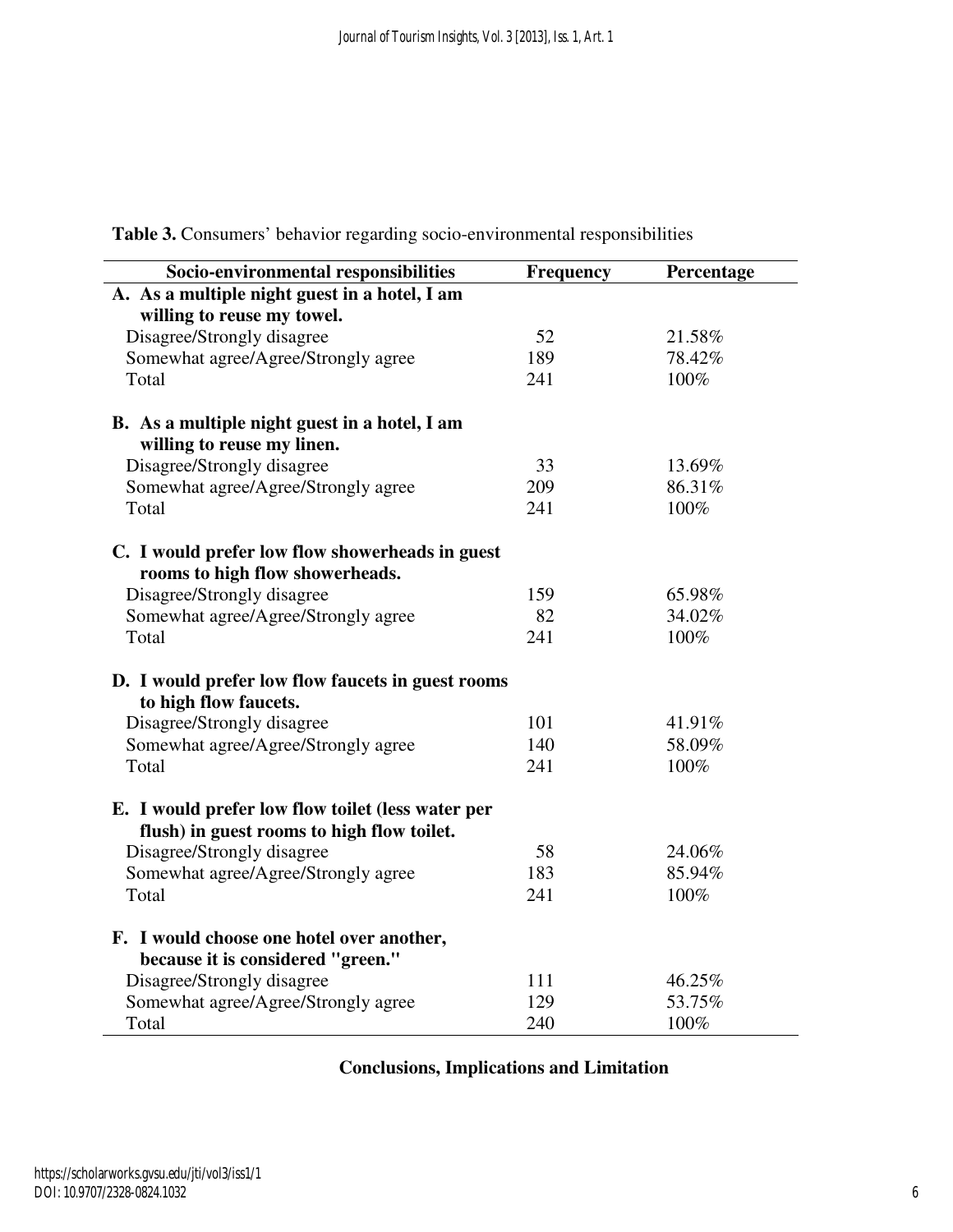According to this study, consumers seemed ready to incorporate "green" hotels into their traveling excursions. Based on the results from this study, consumers had a positive perception of green hotels. This research discussed three main conservation methods that included water conservation, energy conservation, and waste reduction. The most important conservation method to the consumers surveyed was energy conservation (89.6%). Most travelers are willing to stay in green hotels. However, hoteliers should be prepared to come up with some form of incentive to motivate some consumers to support their green practices. In addition, hoteliers should adopt green practice as an organizational culture and find ways to promote their green practices as a competitive advantage. Although this study indicates that the majority of the guests are not willing to pay more for a green room, 25% of the guests are willing to pay more. A strategic hotelier should recognize this and price rooms competitively with adequate promotions to curtail the potential negative perceptions.

Some of the limitations of this study include the sample selection and the number of participants in the study. A random sample of consumers in various regions of the country could provide a more representative and generalizable result.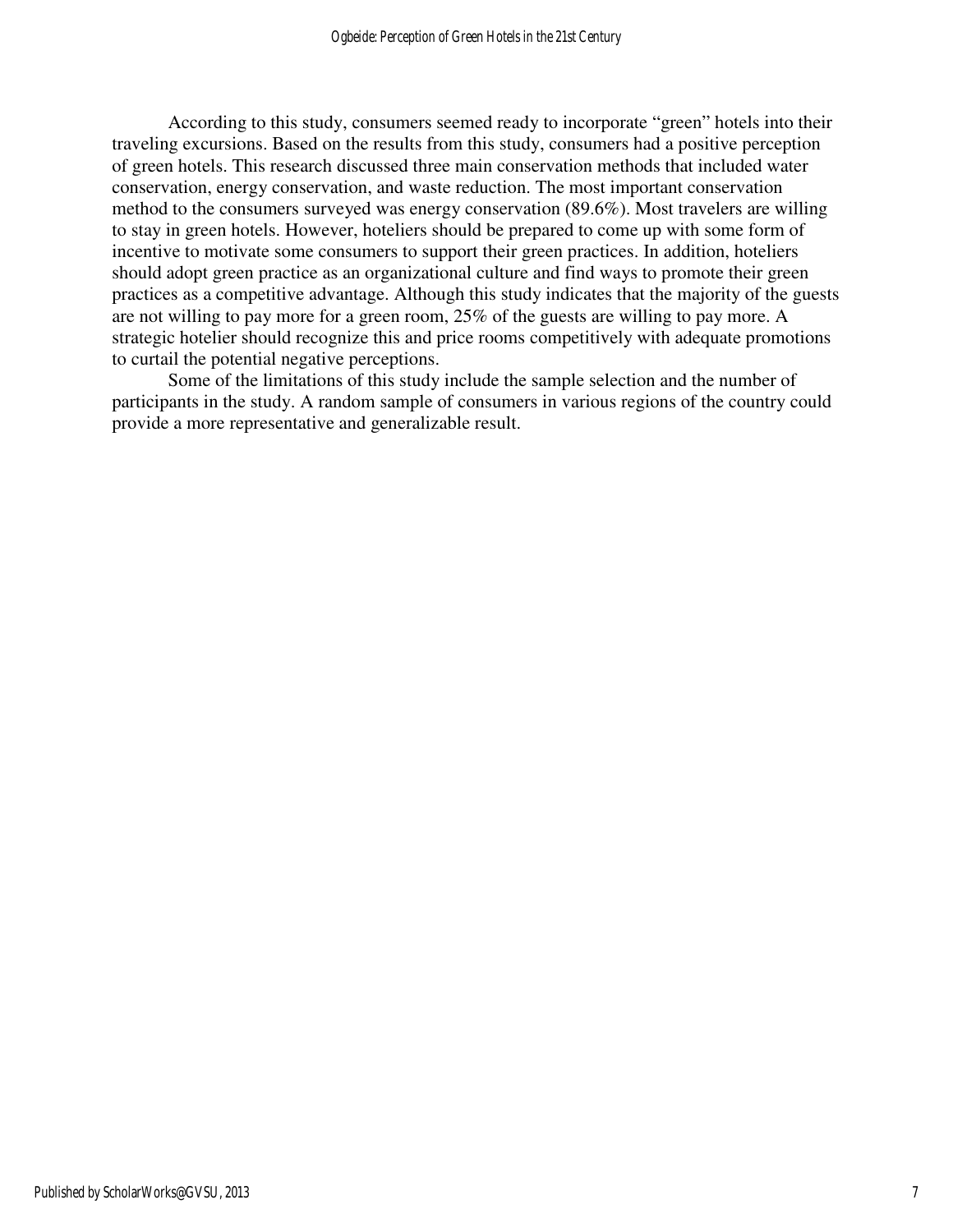## **Bibliography**

- Druce, C. (2007). Green Regime will Bring in the Business. *CatererSearch*, Retrieved March 10, 2010, from http://www.caterersearch.com/Articles/2007/10/25/316825/Green-regime- 39will-bring-in-the-business39.htm
- Gerston, J. (2002). Hotels Strive for Water Use Efficiency. Retrieved February 23, 2010, from http://domex.nps.edu/corp/files/govdocs1/387/387176.pdf
- Gustin, M., and P. Weaver. 1996. Are hotels prepared for the environmental consumer? Cornell Hotel and Restaurant Administration Quarterly 20 (2): 1-14.
- Heisterkamp, M. (2009). Guests Expect More from Green Programs. *Hotel & Motel Management: Green Focus*, Retrieved March 16, 2010, from http://www.HotelWorldNetwork.com/heisterkamp
- Kirk, D. (1995). Environmental Management in Hotels. *International Journal of Contemporary Hospitality Management,* 7(6): 3-8.
- Manaktola, K. and Jauhari, V. (2007). Exploring Consumer Attitude and Behaviour toward Green Practices in the Lodging Industry in India. *International Journal of Contemporary Hospitality Management,* 19(5): 364-377.
- Peyton, R. B. and Miller, B. A. (1980). Developing an internal locus of control as a prerequisite to environmental action taking. Cited from Hines, J., Hungerford, H.R., Tomera, A. (Eds) in the *Journal of Environmental Education*, 18(2): 1-8.
- Susskind, A., and R. Verma. 2011. Hotel guests' reactions to guest room sustainability initiatives. Cornell Hospitality Report 11 (6)1.
- Tierney, P., Hunt, M., and Latkova, P. (2011). Do Travelers Support Green Practices and Sustainable Development. *Journal of Tourism Insights*, 2(2): 1-17.
- Tzschentke, N., Kirk, D., and Lynch. P. A. (2004). Reasons for Going Green in Serviced Accommodation Establishments. *International Journal of Contemporary Hospitality Management,* 16(2): 116-124.
- Vora, S. 2007. Business travelers go green. *Forbes*. http://www.msnbc.msn.com/id/19417697/ (accessed April 19, 2012).
- Wolff, C. (2008). Second Nature. *Lodging Hospitality,* 64(2): 24-26.

Yesawich, P. C. (2008). Turning Green Practices into More Green. *Hotel & Motel Management,*